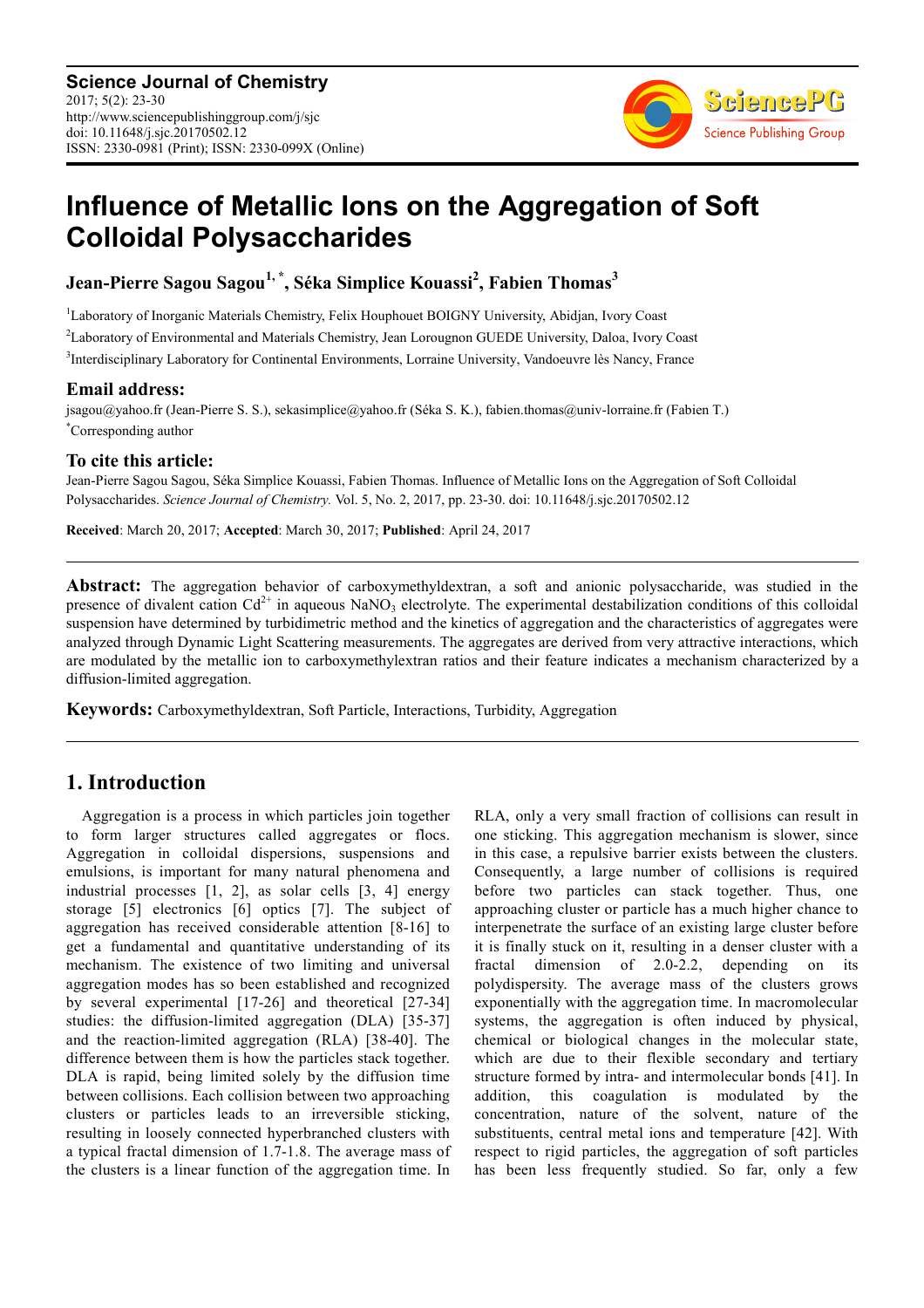experimental studies on soft colloidal aggregation have been reported in the literature [21-24, 43]. The present paper is devoted to an acquisition of experimental data for a synthesized soft material. To that end, we have analyzed the kinetics of aggregation and the characteristics of the aggregates formed in aqueous solutions of a soft colloidal polysaccharide, the carboxymethyldextran (CMD) in presence of a metallic ion, the cadmium ion  $(Cd^{2+})$ . This study has consisted of two parts. The first step allowed to define turbidimetrically the experimental destabilization conditions of the CMD/metal system and the second one has been carried out in order to understand the aggregation mechanism and describe the features of the clusters and the kinetics of their evolution in time by using the dynamic light scattering technique.

### **2. Experimental Section**

#### *2.1. Experimental Material*

The chemicals listed below were from analytical grades and were used as received:  $NaNO_3$  and  $Ca(NO_3)_2$  from Prolabo (Merck, USA); HNO<sub>3</sub>, NaOH, ClCH<sub>2</sub>COOH and {Cd(NO3)2, 4H2O} from Aldrich (St. Quentin Fallavier,

France). Ultrapure Milli-Q water was used to prepare polymer solutions. Carboxymethyldextran was obtained by carboxymethylation of native Dextran T500 purchased from Amersham Biosciences (Uppsala, Sweden) with monochloroacetic acid under alkaline conditions as detailed elsewhere [44-46].

#### *2.2. Material Characterization*

The degree of substitution (DS), i.e. the amount of carboxymethyl groups per 100 glucopyranosidic units, and the volume charge density  $(\rho 0/F)$  of the synthesized CMD are determined by potentiometric titration at  $100 \text{ mM }$  NaNO<sub>3</sub> ionic strength and pH7 (complete dissociation of the carboxylic sites). The hydrodynamic diameter (D) of the synthesized CMD and native Dextran T500, and their weight average molar mass Mw were measured at  $25.0 \pm 0.1$  C using a Zetasizer Nano ZS instrument (He–Ne red laser (633 nm), Malvern Instruments) and the multi angle laser light scattering coupled to steric exclusion chromatography (SEC– MALLS), respectively. Table 1 lists several properties of the native Dextran T500 and the functionalized carboxymethyldextran.

*Table 1. Values of the degree of substitution (DS), volume charge density (q0/F), hydrodynamic diameter (D) and weight-average molar mass (Mw) of the Native Dextran T500 and CMD at pH 7 in 100 mM NaNO3.* 

| Polymer      | DS(%) | $q_0/F \text{ (mol/m3)}$ | D(nm) | $Mw$ (g/mol) |
|--------------|-------|--------------------------|-------|--------------|
| Dextran T500 |       |                          | 40    | 634,800      |
| <b>CMD</b>   | 49    | 38                       | 58    | 794,000      |

#### *2.3. Sample Preparation*

Initial Polysaccharide solutions were prepared 24 h prior to experiments in NaNO<sub>3</sub> electrolyte solution and stored at  $4^{\circ}$ C to ensure the complete dispersion of polymers. Batch experiments were carried out by adding variable amounts of metal concentration solution to a given volume of polysaccharide solution. It should be pointed out that the procedure for the preparation of the aggregating systems is crucial to measure correctly the aggregation kinetics. To that end, the metal is added to macromolecular solution without mixing action and followed for aggregation experiment. In contrast, prior to turbidimetric measurements, the polysaccharide/metal mixing was stirred for 2 hours and kept at rest for 17 hours in order to provide information about the formation of soluble or insoluble complexes trough colloidal dispersion.

#### *2.4. Methods*

#### *2.4.1. Turbidity Measurements*

Turbidity measurements were performed with a 2100N Hach Turbidimeter equipped with tungsten filament as the light source. As turbidity values are lower than 40, only one detector located at 90° to the light source carries out the measurement. Above this value, all detectors are used and the turbidity is an average of measurements coming from the three sensors based on the scattered light/transmitted light ratio. For each value of the metal to polymer concentrations ratio examined, several independent suspensions were prepared and runs were performed to ensure the reproducibility of the results. All measurements were carried out at pH7 and at 25±1°C.

#### *2.4.2. Dynamic Light Scattering Measurements*

Aggregation kinetics of carboxymethyldextran were followed by Photon Correlation Spectroscopy technique using a Malvern Instruments Ltd. PCS100 Series 4700 spectrometer. This equipment is constituted of goniometer mounted on a rotating arm. A laser beam of 514 nm is used as the light source and directed to the sample contained in a quartz cell, which is maintained in the VAT, a calibrated cuvette, implanted in the rotation axis of the spectrometer. A diaphragm controls the amount of scattered light detected and sends it back to the photomultiplier which is sensitive to the quantity of individual photons and allows to fix a diffusion angle ranged from 10° to 150°. Data acquisition were made from a correlator which converts the signal whose processing is carried out by a suitable software "CONTIN" provided by Malvern. Measurements were carried out at 90° relative to the incident beam at pH7 and  $25 \pm 1$ °C.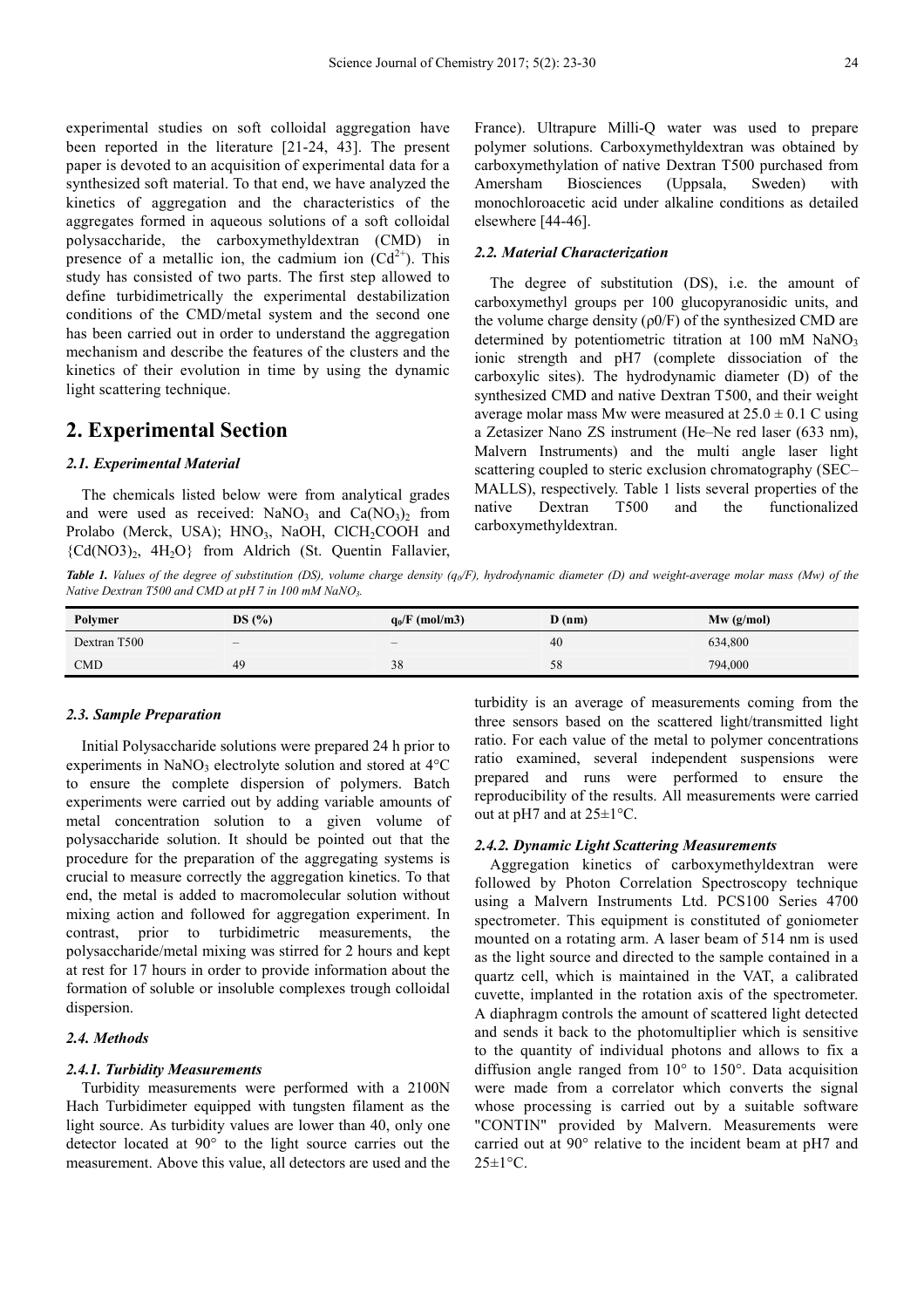# **3. Results and Discussion**

#### *3.1. Analysis of CMD Destabilization Conditions*

In this investigation, three total CMD concentrations have been studied: 0.5 g/L, 1g/L and 2 g/L. The amount of the polymer concentration (P) and the metal concentration (M) are given by the molar concentration ratios (M/P). The metal to polymer concentration ratio corresponds to the situation in which the polymer concentration is fixed and variable amounts of metal concentration solution are added to polymer solution. In order to reduce the complexity of the problem as connected to swelling and segment distribution heterogeneity [46-48], the analyses are carried out for CMD suspensions in  $100 \text{ mM }$  NaNO<sub>3</sub> electrolyte solution. In the first step of our study, we analysed the turbidimetry of CMD macromolecules in presence of variable concentrations of divalent cations  $Ca^{2+}$  and  $Cd^{2+}$ .



*Figure 1. Turbidity of CMD as a function of the metal to polymer ratio (M/P) in presence of Cd<sup>2+</sup> for 0.5 g/L CMD (■), 1 g/L CMD (●), 2 g/L CMD (▲) and in presence of*  $Ca^{2+}$  *for 2 g/L CMD (* $\bullet$ *).* 

Figure 1 exhibits the evolution of this turbidity as a function of the metal/polymer concentrations ratios (M/P), which shows that the shape of plots depends on the metal type with which the polyion interacts. In presence of  $Ca^{2+}$ , the turbidity is almost constant and close to that of the CMD solution without metal (M/P=0), suggesting that the interactions between calcium and carboxylate ions are no sufficiently high to modify the turbidity even for higher metal/polymer ratios. The photo (Figure 2 (B)) corresponding to one of that polymer/calcium mixtures shows a suspension completely transparent as reference solution (Figure 2 (A)). This result evidences weak interactions between  $Ca^{2+}$  and CMD at supramolecular scale, already previously highlighted

through the study at molecular level [49]. Unlike  $Ca^{2+}$ , the situation is different for  $Cd^{2+}$  for which the plots of turbidity for the three tested CMD concentrations show a large dependence on the M/P ratios. Even if plots are shift towards lower values of metal/polymer ratios as polymer concentration increased, the plots present similar general shapes. Firstly, the turbidity sharply increases up to a maximum with an increase of metal/polymer ratio to a certain dosage. Then, the turbidity decreases and at last for sufficiently large metal/polymer ratios, it becomes lower than the turbidity of CMD macromolecules suspension without metal.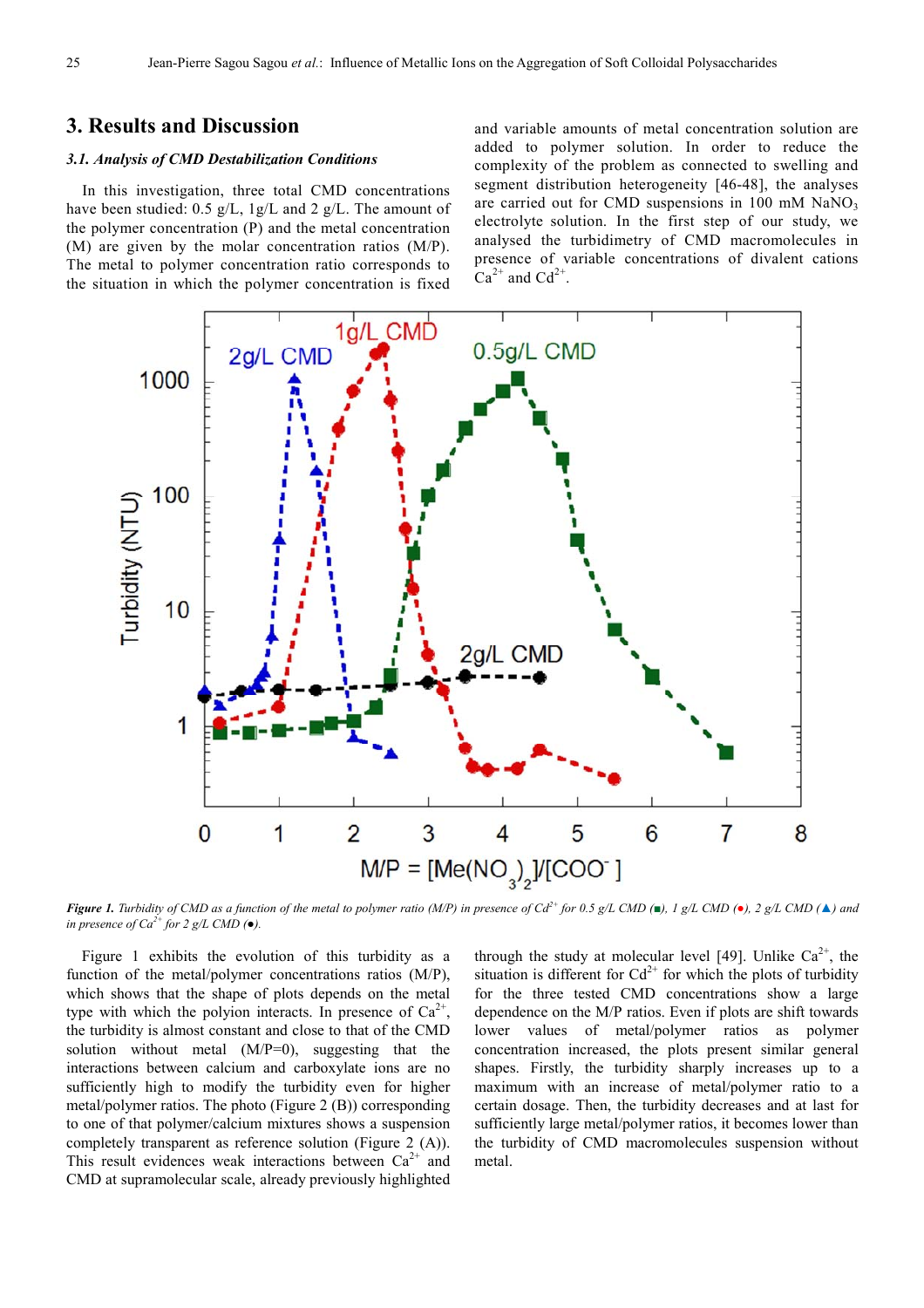

*Figure 2. Visual turbidity in 100 mM NaNO3 and pH7 for (A) 2 g/L CMD in absence of metal, (B) 2 g/L CMD in presence of Ca2+ with M/P =1, (C) CMD 2 g*/L in presence of Cd<sup>2+</sup> with M/P = 1, (D) 2 g/L CMD in presence of Cd<sup>2+</sup> with M/P = 1.8, (D) 2 g/L CMD in presence of Cd<sup>2+</sup> with M/P = 2.

The photography of the associated CMD solutions on Figure 2 (C, D and E) shows relatively high turbid solutions for these polysaccharide/cadmium mixtures, reflecting experimental data that are up to 500 times more higher than those of polysaccharides/calcium mixtures. Such behavior is characteristic of high interactions between CMD macromolecules and cadmium, previously [49] seen at molecular state. The shift of the plots toward low metal/polymer ratios as CMD concentration increase may be due to a solvent effect. It is probable that with the increase of polysaccharide concentration, the polymer-polymer interactions induce a chain reconformation which favors intermolecular interactions arising from the bridge between carboxylate and cadmium ions [49]. In this way, these intermolecular interactions can lead to complexes formation that increase with large metal/polymer ratios. The presence of maximums on the plots correspond to critical coagulation ratios. There are found at almost a same peak height which occurs for metallic ion at an identical critical aggregation concentration of 7.5mM, indicating a limit size of the aggregates. In the domain preceding these peaks, the turbidity describes a plateau for which data are proportional to CMD concentrations. It corresponds to an area below which no aggregation can be detected. Such a feature may be mainly attributed to intramolecular interactions occurring between cadmium and carboxylate ions [49, 50]. Harnsilawat *and al.* [51] that observed similar interactions between polysaccharides and proteins have attributed such behavior to the formation of insoluble complexes coming from the electrostatic attraction between negatively charged alginate and positive charge protein. Above the intramolecular interactions domain, any increase of metal/polymer ratio leads to sharp increase in turbidity. The addition of metal favors the intermolecular interactions between polymer and metal. Its gradual increase up to the peaks indicates that the diffusion of the objects in suspension is proportional to their number and varies like the square volume. The increase of turbidity values also suggest that stable and probably compact aggregates begin to form with apparent density very close to 1. These aggregates, arising from intermolecular interactions, are distributed throughout the suspension, since in spite of the turbidity increasing, the suspension remains stable. Beyond the peaks, turbidity begins to decrease progressively with molar ratios meaning that an additional supply of cadmium amplifies at the same time intermolecular bridges and destabilizes aggregates which likely become more compact. The turbidity decreases progressively and falls down below that one originally observed, indicating that the colloidal suspension has completely decanted. Phase separation is then observed with the formation of a sediment (Figure  $2(E)$ ).

#### *3.2. Kinetics of Aggregates Growth*

The analysis of turbidimetric plots on the interactions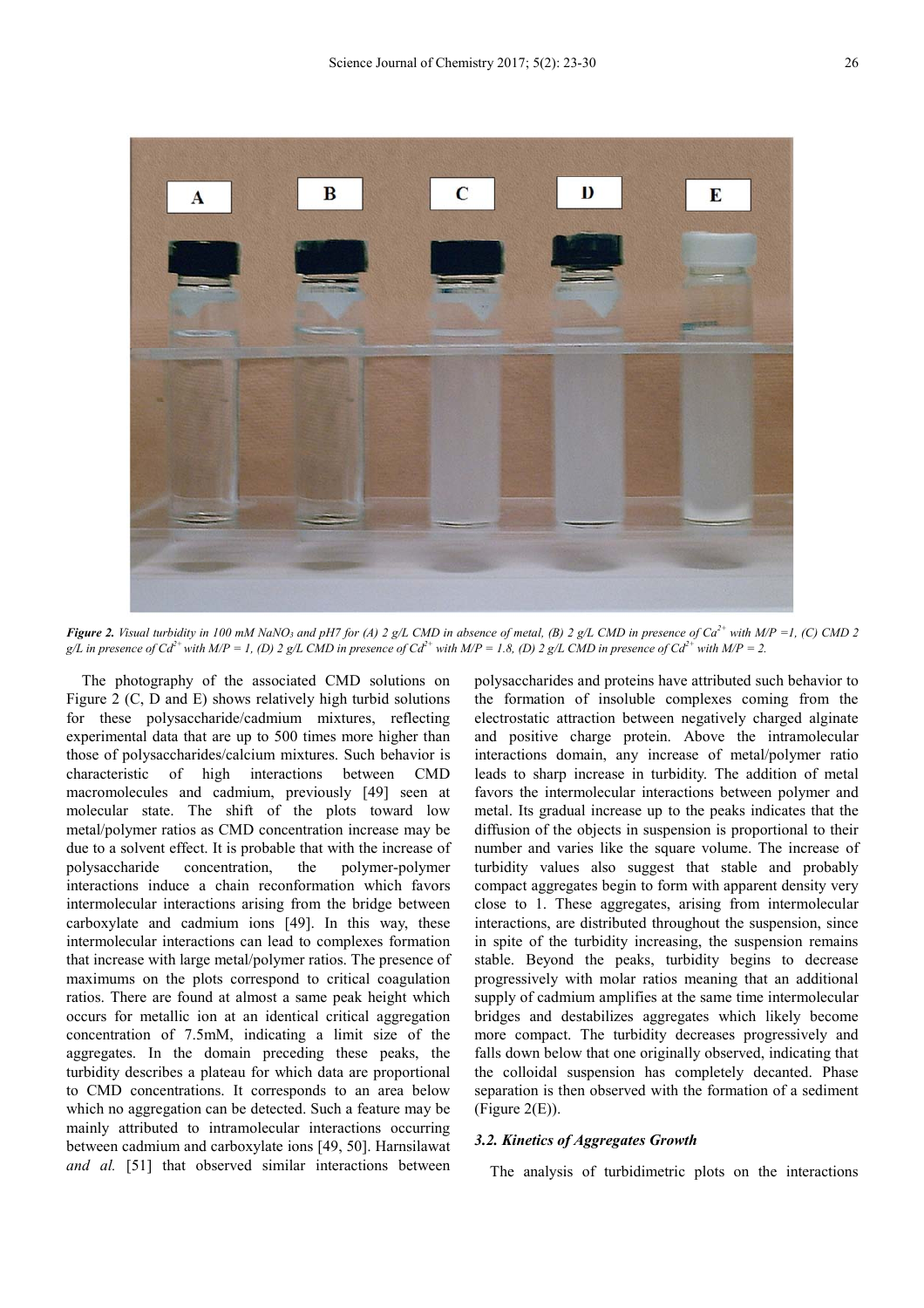between CMD macromolecules and cadmium shows that the aggregation conditions are defined for the ratio values greater than 2, 1 and 0.5 for respective polymer concentrations of 0.5  $g/L$ , 1  $g/L$  and 2  $g/L$  CMD as summarized in the phase diagram of CMD in Figure 3.



*Figure 3. Phase diagram of CMD – Cd system as a function of polymer concentration.* 

In order to characterize the coagulation process of CMD

macromolecules, we studied their kinetics knowing that this feature is determined by the nature of the interactions (more or less attractive), the mobility of objects (relative to their size), and the structure of the aggregates (fractal dimension). In taking account the turbidimetric results, the aggregation kinetic is monitored for a CMD concentration of 0.5 g/L in the domains corresponding to the region preceding the peak  $(M/P= 2.5)$ , then at the peak maximum  $(M/P= 3.5)$  and finally to the area beyond the peak  $(M/P= 5)$ .

This analysis was followed by flocs size measurements, which represent an important parameter that provides informations on the evolution of colloidal aggregates. This feature as a function of time is illustrated on Figure 4A and Figure 4B. As can be seen, the plots show clearly an increase in the size of the objects with an initial velocity (Figure 5) and a maximum size (Figure 6) that are functions of the metal concentration added to the suspension. Such variations indicate that the metal plays a catalytic role on the aggregation process of the polymer. A closer inspection of the curves in Figsures 4A and 4B shows that the aggregation process is governed by different behaviors on all examined M/P ratios. At first, the aggregation rates increase up to a critical and limit aggregate size which then stabilizes with time for the M/P ratio of 5, but decreases for M/P ratios of 2.5 and 3.5 at sufficiently long time.



**Figure 4.** *A. Hydrodynamic diameter of 0.5 g/L CMD versus time in presence of Cd<sup>2+</sup> for M/P = 2.5 (* $\circ$ *) and M/P = 3.5 (* $\bullet$ *). B. Hydrodynamic diameter of 0.5 g*/*L CMD* versus time in presence of  $Cd^{2+}$  for  $M/P = 5$  ( $\triangle$ ).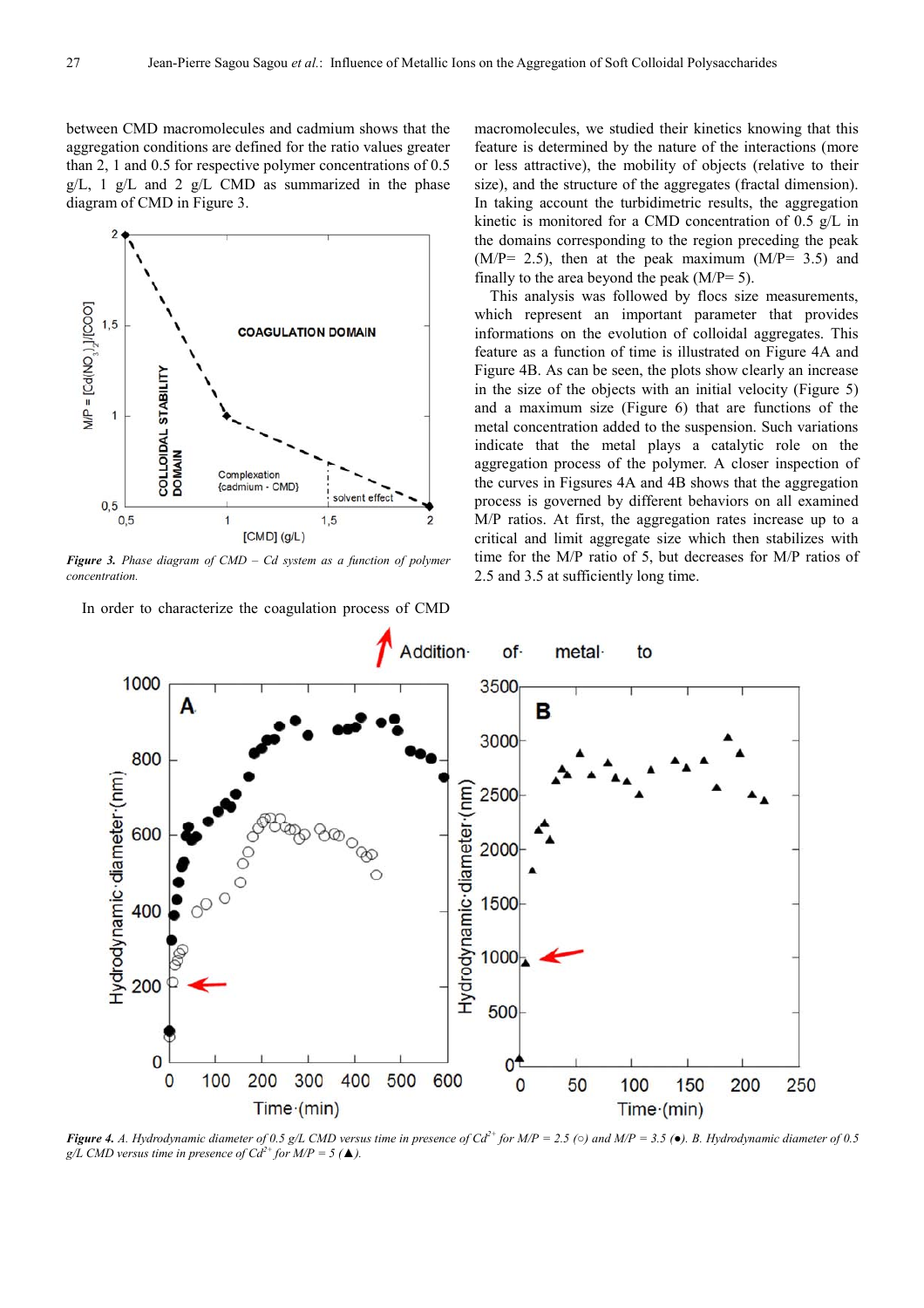

*Figure 5. Initial velocity of aggregation kinetics as a function of metal to polymer ratios (evaluated from Figure 4.).* 



*Figure 6. Maximum size as a function of metal to polymer ratios (deduced from Figure 4.).* 

It appears that the phase of aggregate growth occurs for M/P ratio of 2.5 according to an aggregation rate characterized by a shoulder. This phenomenon may be related to a problem of solution mixing. Indeed, after addition of metal to the polymer suspension, the solution is not stirred. It is so possible that when the metal is injected at low concentrations, it only interact beforehand with the first macromolecules within its neighbor environment according to a rate corresponding to the initial velocity. In a second step, as the metal ions are homogeneously distributed throughout the suspension, they interact with the other macromolecules, resulting in a further increase in the velocity of aggregation. An increase in the M/P ratio corresponding to metal content increasing allows to overcome both of these steps, as shown by the growth kinetics at the M/P ratios of 3.5 and 5. Due to the macromolecular charges screening at ionic strength of  $100 \text{m}$ M NaNO<sub>3</sub>, repulsions between electrical doubles layers are negligible. Under such conditions, the mechanism of CMD coagulation is a diffusion-limited aggregation insofar the particles have no longer or may be any energy barrier to cross before they interact. This assumption is experimentally supported by the shape of aggregation kinetics since the rate of coagulation decreases as a function of time [52] in particular for the  $M/P = 2.5$  and  $M/P = 3.5$ . In addition, relatively high velocities and large aggregate sizes are the signature of rapid aggregation, which are induced by attractive interactions arising from Van Der Waals interactions. The associated conformations derive from the effective kind of the shocks induced by each of the collisions between particles. In their growing phase, the aggregates are stable in suspension and little compact. The obtained maximum sizes observed indicate that the objects reached their maximum threshold of compactness, their collision with other aggregates or adjacent particles being enough to destabilize them. The low decrease of aggregation rates at relatively long times indicates that sedimentation may be slow due probably to aggregate restructuring. On turbidimetric measurements, the mechanical stirring modified the state of the system since it was observed that after 2 hours of mixing and 17 hours at rest, the suspension is always stable at the M/P ratios of 2.5 and 3, 5. The situation is different for suspension at M/P of 5 for which, the maximum size is already reached after about 40 min. Despite its value up to 4 times higher than that obtained for M/P ratios of 2.5 and 3.5, the aggregates remain in suspension while the turbidity measurements showed that at this ratio the aggregates sediment. It seems that this process may be slower under the conditions of aggregation kinetics of ratio M/P of 5.

# **4. Conclusion**

The present study allowed to examine the aggregation process of soft particle as experimental data to complete few works in literature on soft materials. At that end, the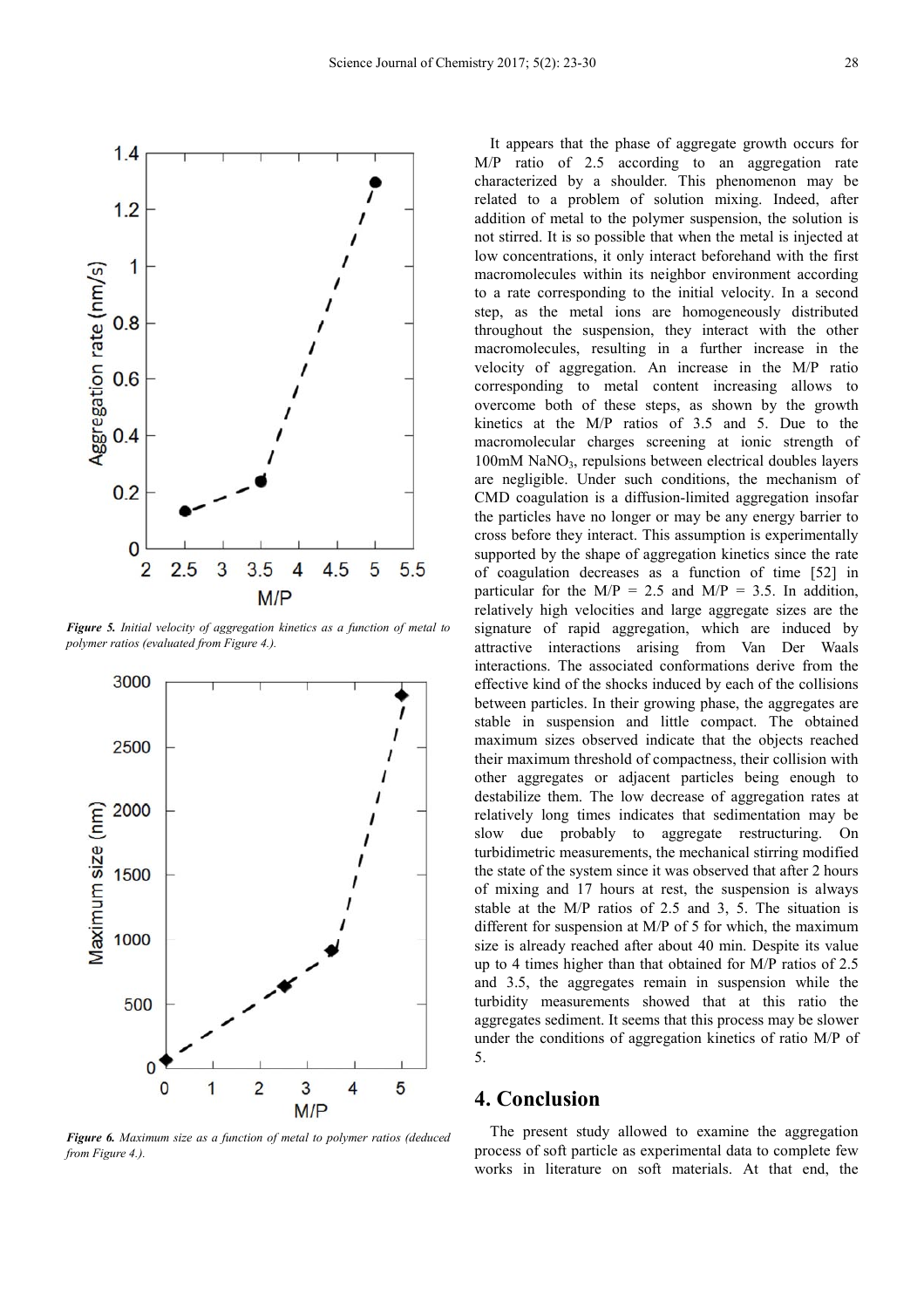aggregation kinetics of carboxymethyldextran, a soft and anionic polysaccharide induced by  $Cd^{2+}$ , were analyzed in aqueous  $\text{NaNO}_3$  solutions through turbidimetric and dynamic light measurements. Turbidimetry is firstly used to point out the destabilization conditions of the colloidal dispersion and as second step, the characterization of the kinetics and aggregates are performed by dynamic light scattering technique. Results show that aggregation behavior of the suspension is modulated by the metal to polymer molar concentrations ratios. For each examined polysaccharide, a critical coagulation value for the metal to polymer ratio is found. Below this ratio, the colloidal dispersion is at first stable due to the intramolecular interactions polymer/cadmium that govern and then begin to coagulate sharply as a result of intermolecular interactions. The aggregation process is further increased above critical ratio value leading a destabilization of the suspension for sufficiently high ratios. The rate of aggregation and the size evolution indicate a diffusion-limited aggregation, which is more pronounced as the metal to polymer concentration ratio is increased. The turbidity and the dynamic light scattering are simple and efficient approach that allow us to provide the destabilization conditions of soft particle suspension and to analyse their kinetics aggregation. The characteristics of these aggregate can be further investigated by other techniques like static light scattering in order to determinate exactly features as aggregates fractal dimension.

# **References**

- [1] N. M Kovalchuk, V. M Starov, "Aggregation in colloidal suspensions: Effect of colloidal forces and hydrodynamic interactions," Adv. Colloid Interface Sci., Vol. 179-182, pp. 99–106, 2012.
- [2] H. Wu, M. Lattuada M. Morbidelli, "Dependence of fractal dimension of DLCA clusters on size of primary particles," Adv. Colloid Interface Sci., Vol. 195–196, pp. 41-49, 2013.
- [3] B. R. Saunders, M. L. Turner, "Nanoparticle–polymer photovoltaic cells," Adv. Colloid Interface Sci., Vol.138, pp.1–23, 2008.
- [4] B. G. Prevo, E. W. Hon, O. D. Velev, "Assembly and characterization of colloid-based antireflective coatings on multicrystalline silicon solar cells," J. Mater. Chem., Vol. 17, pp.791–799, 2007.
- [5] H. Zhang, X. Yu, P. V. Braun, "Three-dimensional bicontinuous ultrafast-charge and -discharge bulk battery electrodes." Nat. Nanotechnol., Vol. 6, pp. 277-281, 2011.
- [6] X-F. Tang, Z-G. Yang, W-J. Wang, "A simple way of preparing high-concentration and high-purity nano copper colloid for conductive ink in inkjet printing technology," Colloid Surf. A Physicochem. Eng. Asp., Vol. 360, pp. 99-104, 2010.
- [7] A. L. Rogach, A. Eychmüller, S. G. Hickey, S.V. Kershaw, "Infrared-emitting colloidal nanocrystals: synthesis, assembly, spectroscopy, and applications," Small, Vol. 3, pp. 536–557, 2007.
- [8] D. P. Landau, F. Family, Kinetics of Aggregation and

Gelation, 1<sup>st</sup> ed, Amsterdam, eds. North Holland, Netherlands, 1984.

- [9] H. E. Stanley, N. Ostrowsky, Eds, On Growth and Form, 1<sup>st</sup> ed., Vol.100, eds. Springer Netherlands: Netherlands, 1986.
- [10] R. Pynn, A. Skjeltorp, Eds; Scaling Phenomena in Disordered Systems Plenum, Eds. NewYork, 1986.
- [11] M. Carpineti, M. Giglio, "Aggregation phenomena," Adv. Colloid Interface Sci., Vol. 46, pp. 73-79, 1993.
- [12] M. Hütter, "Local Structure Evolution in Particle Network Formation Studied by Brownian Dynamics Simulation," J. Colloid Interface Sci., Vol. 231 (2), pp. 337-350, 2000.
- [13] J. Cordelair, P. Greil, "Flocculation and coagulation kinetics of  $Al_2O_3$  Suspensions," J. Eur. Ceram. Soc., Vol. 24 (9), pp. 2717-2722, 2004.
- [14] B. V. R. Tata, M. Rajalakshmi, A. K. Arora, "Vapor-liquid condensation in charged colloidal suspensions," Phys. Rev. Lett., Vol. 69, pp. 3778-3781, 1992.
- [15] A. Videcoq,, M. Han, P. Abelard, C. Pagnoux, F. Rossignol, R. Ferrando, "Influence of the potential range on the aggregation of colloidal particles," Physica A, Vol. 374, pp. 507–516, 2007.
- [16] F. Gambinossi, S. E. Mylon, J. K. Ferri, "Aggregation kinetics and colloidal stability of functionalized nanoparticles," Adv. Colloid Interface Sci., Vol. 222, 332–349, 2015.
- [17] M. Y. Lin, R. Klein, H. M. Lindsay, D. A. Weitz, R. C.Ball and P. Meakin, J, "The structure of fractal colloidal aggregates of finite extent," Colloid Interface Sci., Vol. 137, pp. 263-280, 1990.
- [18] J. E. Martin, Judy Odinek, "On the Turbidity of Silica Gels: aggregation in the presence of coulomb interactions," J. Colloid Interface Sci., Vol. 154 (2), pp. 461-480, 1992.
- [19] P. Bezot, C. Hesse-Bezot, C. Diraison, "Aggregation kinetics of colloidal suspensions of engine soots. Influence of polymeric lubricant additives," Carbon Vol. 35, No. 1, pp. 53-60, 1997.
- [20] Kathrin Harre, Gerhard Wegner, "Solution properties and kinetics of aggregation of an alkyl-substituted poly (pphenylene)," Polymer, Vol. 47, pp. 7312-7317, 2006.
- [21] A. Fernandez-Nieves, A. Fernandez-Barbero, B. Vincent, F. J. de las Nieves, "Reversible aggregation of soft particles," Langmuir Vol. 17, pp. 1841-1846, 2001.
- [22] H. Cheng, C. Wu, M. A. Winnik, "Kinetics of reversible aggregation of soft polymeric particles in dilute dispersion,' Macromolecules, Vol 37 (13), pp. 5127-5129, 2004.
- [23] S. Roldán-Vargas, A. Martín-Molina, M. Quesada-Pérez, R. Barnadas-Rodríguez, J. Estelrich, J. Callejas-Fernández, "Aggregation of liposomes induced by calcium: A structural and kinetic study", Phys. Rev. E, Vol. 75, 021912, 2007.
- [24] S. Roldán-Vargas, R. Barnadas-Rodríguez, A. Martín-Molina, M. Quesada-Pérez, J. Estelrich, J. Callejas-Fernández, "Growth of lipid vesicle structures: From surface fractals to mass fractals," Phys. Rev. E, Vol.78, 010902, 2008.
- [25] S. K. Filippov, A. V. Lezov, O. Y. Sergeeva, A. S. Olifirenko, S. B. Lesnichin, N. S. Domnina, E. A. Komarova, M. Almgren, G. Karlsson, P. Štepanek, "Aggregation of dextran hydrophobically modified by sterically-hindered phenols in aqueous solutions: Aggregates vs. single molecules," Eur Polym J., Vol. 44, pp. 3361–3369, 2008.